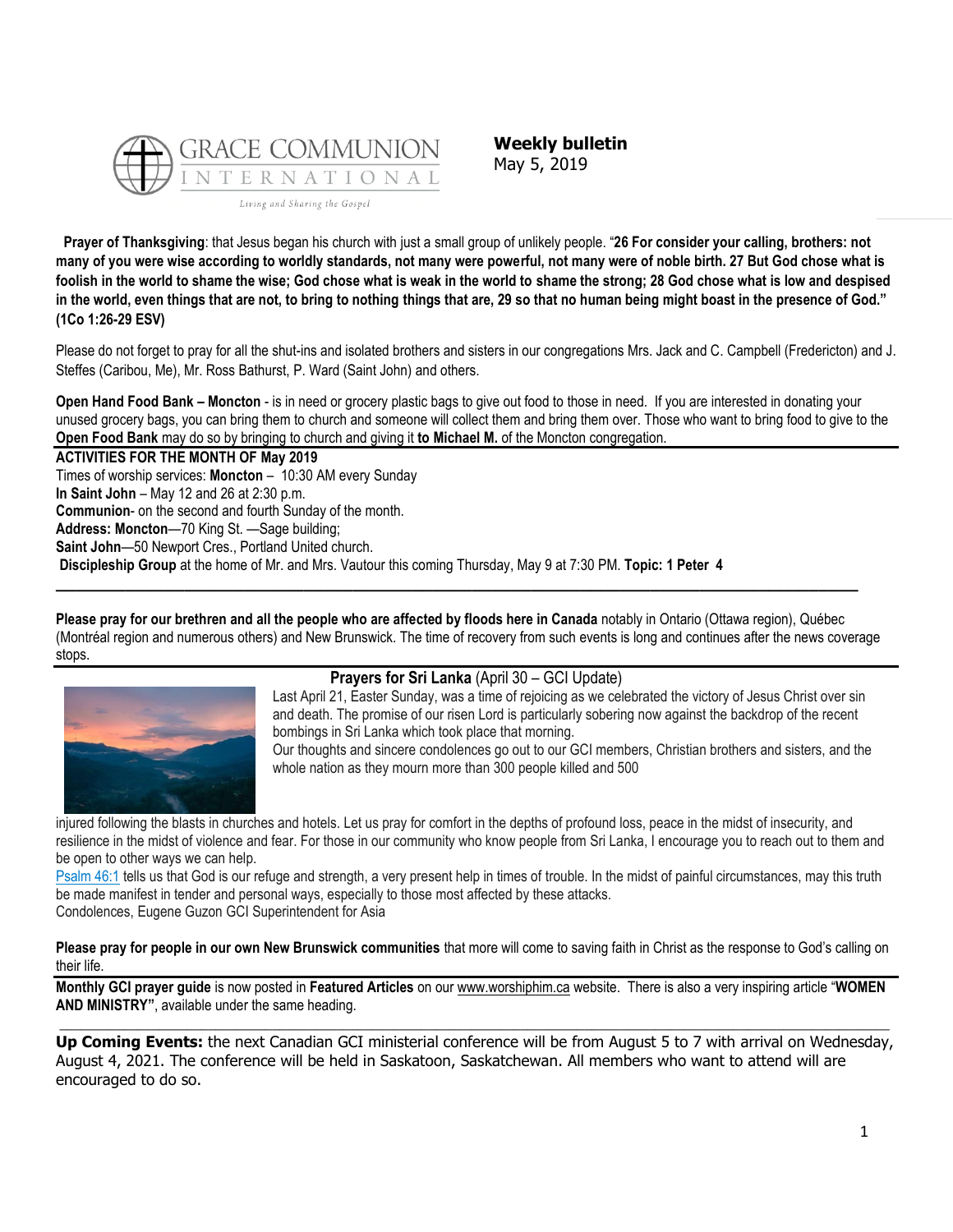**Up coming events – Moncton - June 9 - place to be determined.** Various churches will get together to pray and ask God to reveal himself to more and more people.

# **\_\_\_\_\_\_\_\_\_\_\_\_\_\_\_\_\_\_\_\_\_\_\_\_\_\_\_\_\_\_\_\_\_\_\_\_\_\_\_\_\_\_\_\_\_\_\_\_\_\_\_\_\_\_\_\_\_\_\_\_\_\_\_\_\_\_\_\_\_\_\_\_\_\_\_\_\_\_\_\_\_\_\_\_ Old Testament Laws: The Sabbath and the Ten Commandments**

(From https://www.gci.org/articles/the-sabbath-and-the-ten-commandments/)

The Sabbath was commanded before Sinai — only a few weeks before. We find it in Exodus 16. There, Moses told the people that the seventh day would be a day of rest, a holy rest day (verse 23). Nothing in the account implies that the seventh day was holy before this. The Lord, through Moses, gave some new instructions in connection with the manna that the Lord was giving the Israelites. He told them to cook all their food in advance (verse 23) and not to travel away from their tents on the Sabbath (verse 29). Moses is telling the people how to keep the Sabbath as if they knew nothing about it.

However, the fact that these commands were given before Sinai does not automatically mean that they are required today. They are still part of the "Law of Moses" that was added 430 years after Abraham **[\(Galatians 3:17\)](https://biblia.com/bible/niv/Gal%203.17).** Paul argues in Galatians 3 that commands given after the promise (**Genesis 15**) do not apply to the covenant of promise, which Christians have inherited. Circumcision (added in **Genesis 17**) does not apply. The antiquity of a law does not prove its continuity into the new covenant. As circumcision shows, even a command given in Genesis can be declared obsolete.

# **Other laws before Sinai**

Various obsolete laws were commanded before Sinai. We do not select lambs on the 10th of Abib or smear their blood on our doorposts (**Exodus 12**). We do not consecrate to the Lord every firstborn male or offer sacrifices (**Exodus 13**), all of which were commanded before Sinai. We do not gather food each day, gathering twice as much on the sixth day (**Exodus 16**). We do not stay in our homes on the seventh day.

When the early church met to decide whether Gentile converts should keep the "Law of Moses" (**[Acts 15:5](https://biblia.com/bible/niv/Acts%2015.5)**), pre-Sinai commands given through Moses would have been considered part of the "Law of Moses." The fact that this command was given a few weeks before Sinai is not theologically significant; it is still part of the Law of Moses and the old covenant.

Some pre-Sinai laws are still valid, as can be shown from New Testament scriptures. But other pre-Sinai laws are not. Our standpoint must be the New Testament, not the Old. We cannot use Exodus 16 to prove anything about Christian requirements today. If the Sabbath is still required, we need to demonstrate it from other scriptures.

# **Once holy, always holy?**

**[Exodus 16:23](https://biblia.com/bible/niv/Exod%2016.23)** tells us that God made the seventh day of every week holy. But this does not mean that it remains holy forever. In the Old Testament, various places were holy — the ground around the burning bush, the ground covered by the holy of holies in the various tabernacle locations, and an area on the temple mount. However, we have no reason to believe that the soil in such places is still holy.

The showbread was holy, but a human need could cause it to become usable for ordinary purposes (**[Matthew](https://biblia.com/bible/niv/Matt%2012.4)  [12:4](https://biblia.com/bible/niv/Matt%2012.4)**). The Levites were once holy, having a special role in worship, but they no longer have that special status. After the Exodus, the Israelite firstborn male children and animals were holy (**[Exodus 13:1-2\)](https://biblia.com/bible/niv/Exod%2013.1-2)**, but they are no longer holy, at least not in the same way. The jubilee year (**[Leviticus 25:12](https://biblia.com/bible/niv/Lev%2025.12)**) is no longer holy, even though the New Testament does not mention it specifically.

In the Old Testament, people, times and places were declared holy, but such things can also become ordinary all according to whether God designates them for his special use. We cannot *assume* that the Sabbath is still holy simply because it once was. If we are to teach it as a requirement, we must have evidence that God still sets the day apart and still tells his people to use it in a specific way. When we look at old covenant holy things and holy time, our principle of interpretation must be "obsolete unless proven otherwise." The jubilee year, a holy year, demonstrates that.

# **The Sabbath at Mt. Sinai**

When the Israelites came to Mt. Sinai, God spoke to them. Among his commands to them were these words: **"Remember the Sabbath day by keeping it holy. Six days you shall labor and do all your work, but the seventh day is a Sabbath to the Lord your God. On it you shall not do any work, neither you, nor your son or daughter, nor your manservant or maidservant, nor your animals, nor the alien within your gates. For in six days the Lord made the heavens and the earth, the sea, and all that is in them, but he rested on the seventh day. Therefore the Lord blessed the Sabbath day and made it holy" ([Exodus 20:8-11\)](https://biblia.com/bible/niv/Exod%2020.8-11).**

The Sabbath command is one of the Ten Commandments — but what does that mean? Is there any biblical evidence that all ten commands have to stay together, or that all ten are permanently valid? People sometimes *assume* this, and Christians have traditionally given lip-service to the Ten Commandments, but there is no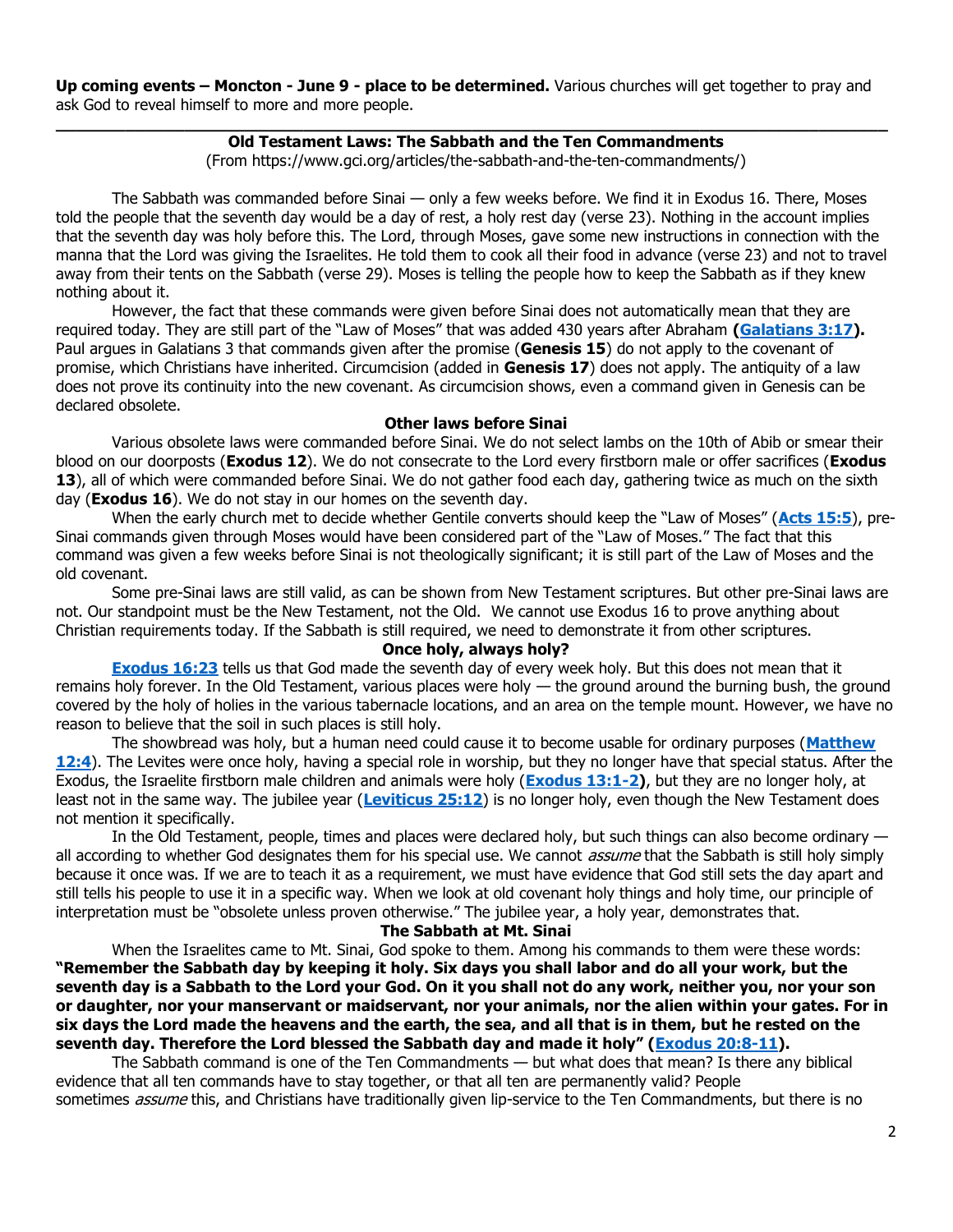biblical proof that all Ten must stay together as a permanent package. That statement requires considerable proof, so let's examine the Scriptures.

### **Remember what God said**

First, let's note that the command begins with "remember" (**verse 8**). Does this mean that the Sabbath was already a long-established command? No, it does not need to refer any further back than Exodus 16. But even more important, it does not refer to the past at all  $-$  it is a command for the future. It could have been a brand-new command, and God was saying, What I am giving you today, I want you to be sure to remember from now on. The word "remember" does not prove anything about the past.

Second, we observe that God himself spoke this command. Does this make it eternally binding? No, God spoke all his commands, including the command for circumcision, Passover lambs, tree-branch booths, etc. Scripture never assigns any special permanence to commands that God himself spoke. God's people were expected to obey all commands equally, whether they came directly from God or through a prophet or messenger.

Third, the Sabbath is here connected to creation. Does this mean that the Sabbath was commanded at creation? No. It just means that the pattern made in creation week was being used as the model for the Israelites' week. We might paraphrase it in this way, "I want you to rest at the end of each of your weeks, just as I rested at the end of creation week. I have set aside that day for my special purpose. Now I am telling you what to do with it." **[Exodus 20:11](https://biblia.com/bible/niv/Exod%2020.11)** does not say that the seventh day had always been a commanded day of rest. The sabbatical year was also patterned after creation, but that does not imply that it existed at creation, or that it is required now. The patterns are not commands. Reproduction is also connected with creation, but even it is not a command for all Christians.

Christians have given their lives to the Lord. They give him all their time and energy. Every day is dedicated to him, to be used for him. All time is holy. The question we face now is, Does God want us to use the seventh day, or the first, or any other day, in a special way? This was commanded for the Israelites, but is this still a command for Christians? Obviously, this command is part of the Law of Moses. It is part of the law given 430 years after Abraham, and this puts the Sabbath command in the company of a lot of obsolete laws, as well as with some eternal laws. The fact that it was once commanded does not help us evaluate its validity today. We must look at other principles, especially New Testament verses.

#### **Are the Ten Commandments a permanent group?**

Let's look at the fact that the Sabbath command is part of the Ten Commandments. Are these an eternally valid group of laws? The Ten Commandments are treated as a group in only three places. **[Exodus 34:28](https://biblia.com/bible/niv/Exod%2034.28)** tells us that the old covenant was composed of the Ten Commandments. So does **[Deuteronomy 4:13](https://biblia.com/bible/niv/Deut%204.13)**. But this is the covenant that **[Hebrews 8:13](https://biblia.com/bible/niv/Heb%208.13)** says is obsolete!

Paul refers to the Ten Commandments not by name, nor by the fact that God spoke them, but by the fact that they were written on stone tablets (**[2 Corinthians 3:7-8](https://biblia.com/bible/niv/2%20Cor%203.7-8)**). He contrasts this old covenant with the new covenant, saying that the old was glorious, but the new is so much better that in comparison, the old is no longer glorious. He's talking about the Ten Commandments! In comparison to Christ, they have no glory (**verse 10**). If we equate great displays of glory as a sign of permanence, we are wrong (**[Hebrews 12:18-19](https://biblia.com/bible/niv/Heb%2012.18-19)**). If we equate stone with permanence, we are wrong. The Bible does not assign that kind of significance to these facts.

Further, Paul says that the Ten are "fading away" (**verse 11**). So we must ask, if all Ten are still in force in exactly the same way or in a stronger way, why would Paul say that they were fading away? We must reckon with the possibility that the Ten are *not* an eternally valid package. *Something* must have changed!

The Ten Commandments are the core of the old covenant. Since God is the One who gave the covenant, it is no surprise that most of the commands are eternally valid laws. But just as the old covenant contained dozens, even hundreds of commands about sacrifices and rituals that are now obsolete, we should be open to the possibility that even the core of the covenant contained a command that is peculiar to the old covenant, as a special indicator of the old covenant. As we will see shortly, this is the Sabbath command.

**[Hebrews 8:6](https://biblia.com/bible/niv/Heb%208.6)** tells us that the new covenant has been established, and **verse 13** tells us that the old covenant is obsolete. There has been a change of covenants. We should therefore expect a difference between the Sinai covenant and the Christian covenant. Most of the Ten Commandments are repeated in the New Testament, but the Sabbath is not. The New Testament doesn't criticize anyone for breaking the Sabbath. But that is getting ahead of the story.

The old covenant, as a group of laws, applied only until the Messiah came (**[Galatians 3:19;](https://biblia.com/bible/niv/Gal%203.19) [Hebrews 9:10](https://biblia.com/bible/niv/Heb%209.10)**). The laws were perfectly appropriate for Israel's circumstances, but they are not all requirements for Christians today. In some cases, old covenant laws are good descriptions of moral behavior and can be quoted in the New Testament. In other cases, they describe specific practices that are not required today.

The New Testament does not distinguish the Ten Commandments from other laws. It does not give them a special name or status. New Testament writers may quote some of the Ten and another law from elsewhere in the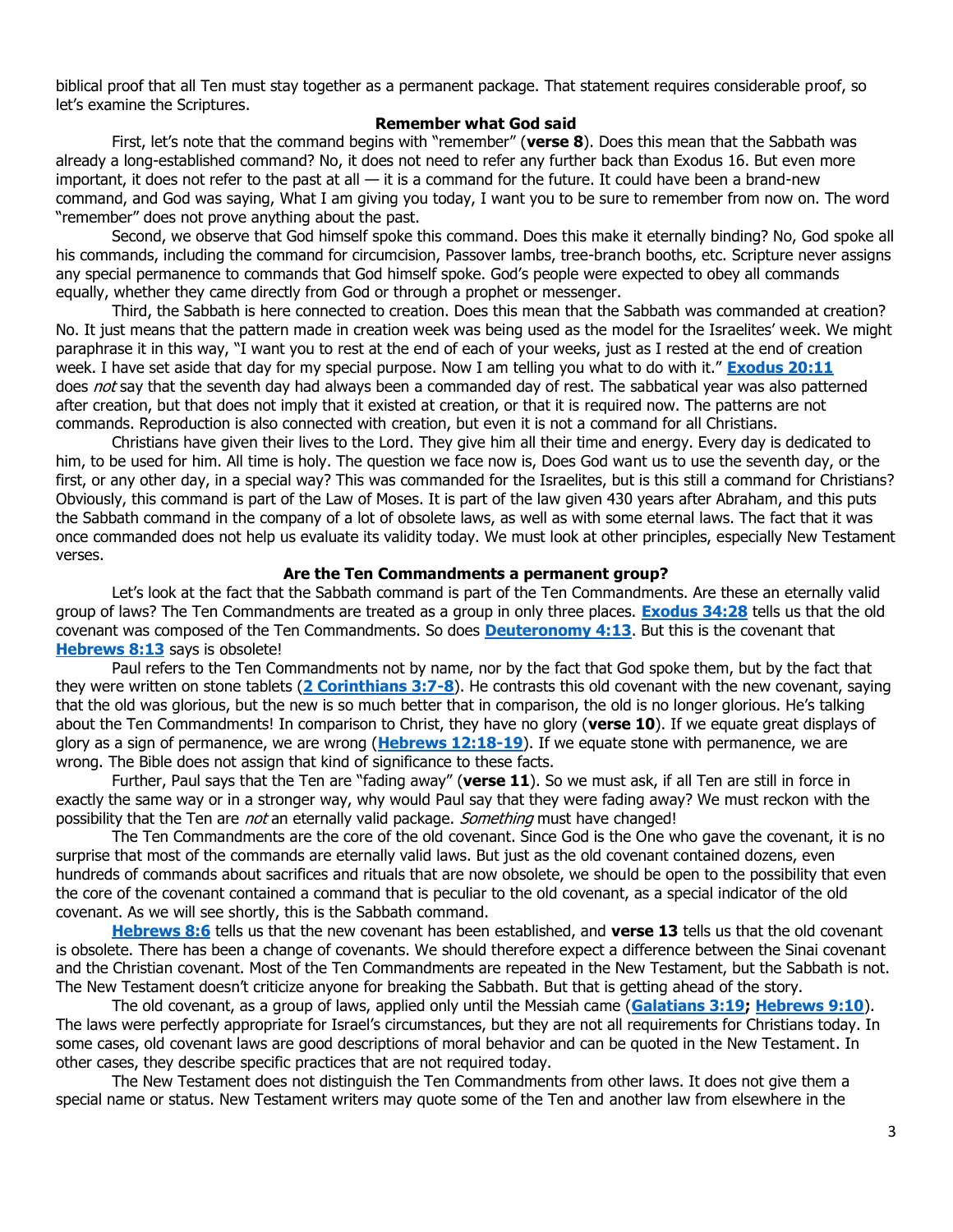Scripture (**[Romans 13:9;](https://biblia.com/bible/niv/Rom%2013.9) [Matthew 19:18-19;](https://biblia.com/bible/niv/Matt%2019.18-19) [Mark 10:19;](https://biblia.com/bible/niv/Mark%2010.19) [James 2:8-11](https://biblia.com/bible/niv/James%202.8-11)**) — without any indication that the Ten are any more authoritative than other laws. In fact, the greatest commandments are not even in the Ten (**[Matthew](https://biblia.com/bible/niv/Matt%2022.36-40)  [22:36-40\)](https://biblia.com/bible/niv/Matt%2022.36-40)**.

#### **The last six are a group**

There is a consistent grouping in the New Testament — the last six commandments. The first four are not quoted with the others. But even if the last six commandments are quoted together, does that prove anything about commands that weren't quoted? No. We cannot assume that when Jesus quoted **[Leviticus 19:18](https://biblia.com/bible/niv/Lev%2019.18)** that he also meant verse **19**. We cannot assume that when he quoted **[Deuteronomy 5:17-21](https://biblia.com/bible/niv/Deut%205.17-21)** that he also meant verses **22-30**, or that he meant all of chapter 5 or even all of Deuteronomy. We cannot assume any particular boundaries, so we cannot assume that all 10 must remain together.

If Jesus meant anything more than what he quoted, we have no way of proving how much more he meant. That means that we cannot assume he meant anything more than what he actually said. We cannot assume he meant all Ten Commandments when he quoted only six. We have to go by what the New Testament actually says.

The Ten Commandments contain some temporary portions as well as some timeless truths. They were given in the context of physical salvation — they begin with **"I am the Lord your God, who brought you out of Egypt, out of the land of slavery" ([Exodus 20:2;](https://biblia.com/bible/niv/Exod%2020.2) [Deuteronomy 5:6\)](https://biblia.com/bible/niv/Deut%205.6).** In Deuteronomy 5, the Sabbath is commanded as a reminder of the Exodus. It was given in that historical context: a covenant with a specific nation.

Also within the Ten Commandments, God says that he punishes **"the children for the sin of the fathers to the third and fourth generation of those who hate me" (verse 5).** This applies to the physical blessings and curses of the old covenant, but it does not apply to the spiritual blessings of the new covenant. Today, God does not punish children for the sins of their parents.

These show that portions of the Ten Commandments are appropriate to Israel only, and not everything in the Ten should be assumed timeless truth. We cannot assume the continuing validity of the Sabbath law merely because it was given with other laws that have continuing validity — especially when that package, considered as a whole, is called obsolete in the New Testament. We cannot assume that all Ten must stay together.

If we look at the Ten Commandments only, we might wonder why only one might be obsolete. But when we look at the old covenant as a whole, we see hundreds of obsolete commands, many of them worship regulations. If the coming of Jesus did away with the Sabbath command, then it would be one command among many. When we see that *many*commands are now obsolete, it is not strange that one of the obsolete ones happens to be in the Ten Commandments. We'll get to that in a few more chapters. But there is still some Old Testament evidence we must attend to.

### **How long does an eternal covenant last?**

The Lord told Moses to tell the Israelites: **"Observe the Sabbath, because it is holy to you. Anyone who desecrates it must be put to death; whoever does any work on that day must be cut off from his people. For six days, work is to be done, but the seventh day is a Sabbath of rest, holy to the Lord. Whoever does any work on the Sabbath day must be put to death. The Israelites are to observe the Sabbath, celebrating it for the generations to come as a lasting covenant. It will be a sign between me and the Israelites forever, for in six days the Lord made the heavens and the earth, and on the seventh day he abstained from work and rested" ([Exodus 31:14-17\)](https://biblia.com/bible/niv/Exod%2031.14-17).**

The Sabbath was given for several purposes. **Exodus 31** describes one of them: The Sabbath was a sign between the Israelites and God so the Israelites would know that God made them holy. It reminded the Israelites that God had set them apart for his purpose. However, their holiness depended on their obedience to the old covenant **[\(Exodus 19:5-6;](https://biblia.com/bible/niv/Exod%2019.5-6) [Deuteronomy 28:9\)](https://biblia.com/bible/niv/Deut%2028.9).** The Sabbath covenant sign was dependent on the old covenant.

#### **A covenant with Israelites**

Exodus 31 is specifically made with Israelites, not Gentiles. However, **Exodus 31** does not say that God makes only Israelites holy, or only those who keep the Sabbath. It leaves open the possibility that God might make other people holy or give them some other indicator of being sanctified. God is free to work with whomever he wants, in whatever way he wants.

God worked with Israel as a physical nation, and he told them to observe the Sabbath as a sign between them and him forever (**verses 16-17**). However, circumcision was given as a similar sign, required for Abraham and his descendants, a reminder of the perpetual covenant between God and the people (**[Genesis 17:10-14](https://biblia.com/bible/niv/Gen%2017.10-14)**). But the sign is not required for the church — the New Testament gives a different sign.

Circumcision, like the Sabbath, was designated as a perpetual covenant **[\(Genesis 17:13b;](https://biblia.com/bible/niv/Gen%2017.13b) [Exodus 31:16b](https://biblia.com/bible/niv/Exod%2031.16b)**). The weekly showbread was also a perpetual covenant (**[Leviticus 24:8](https://biblia.com/bible/niv/Lev%2024.8)**). But all these have been rendered obsolete by the establishment of the new covenant. It is unfortunate that translators have used the English words eternal, perpetual,